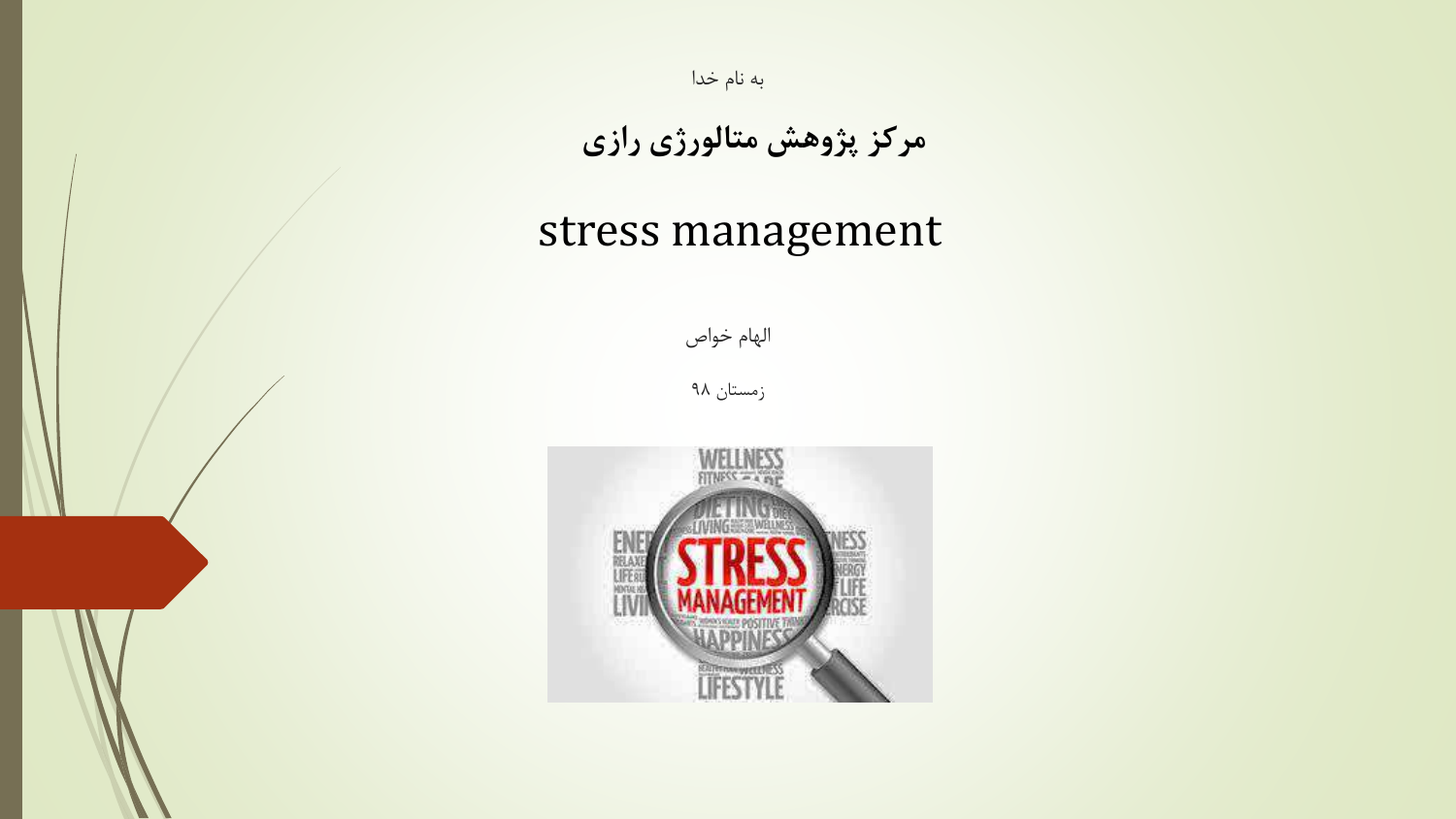#### What is Stress?

- Stress is a reaction to some stimulus or demand that produces an elevated state of arousal or readiness. The greater the stimulus, the greater is the stress reaction.
- Stress is the body's reaction to any change that requires an adjustment or response. The body reacts to these changes with physical, mental, and emotional responses.

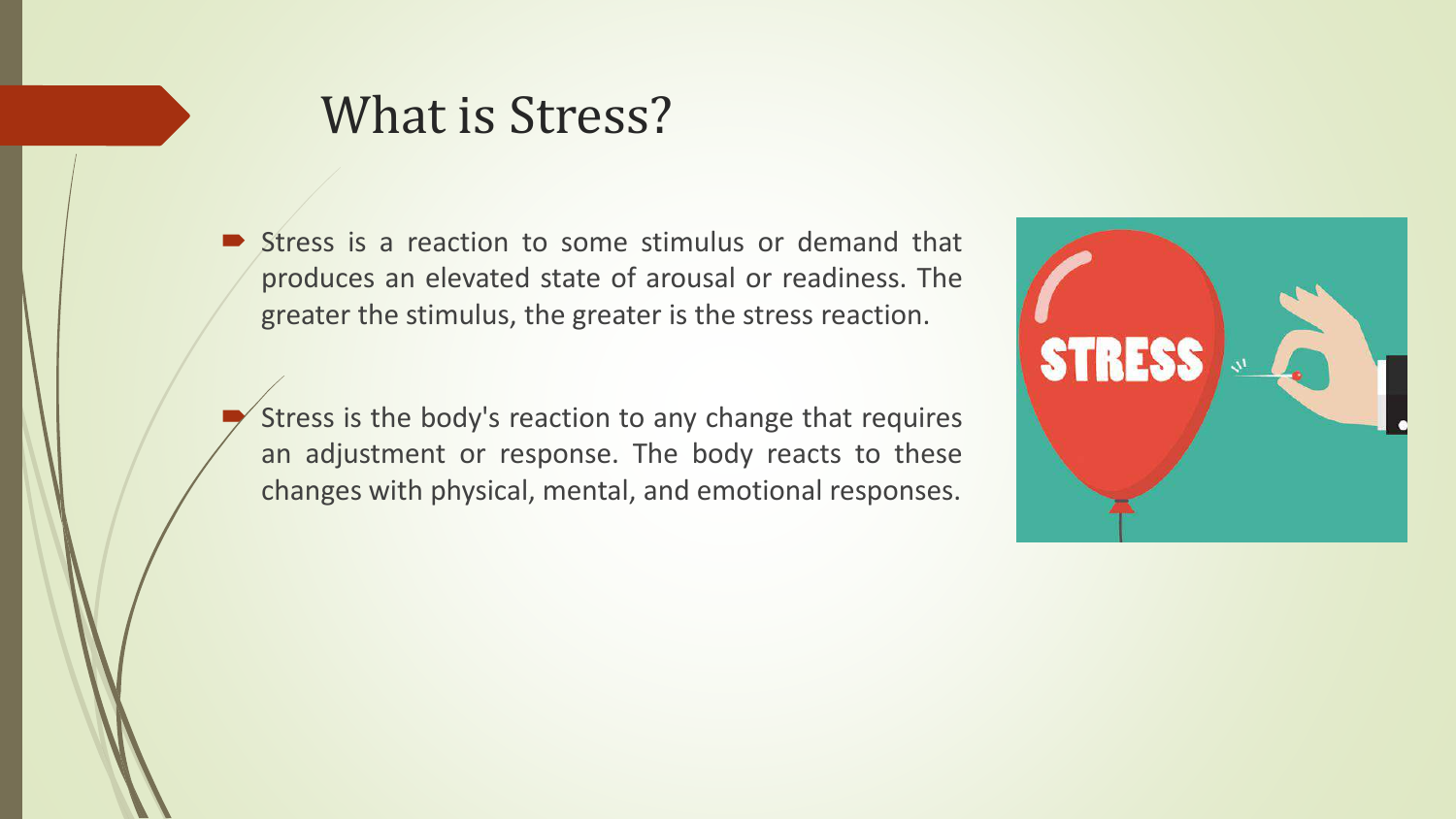## The Nature of Stress

- Stress is a state of physical and mental arousal. It is a normal and necessary part of life. Stress helps us to make choices, develop plans, change our behaviors and begin new activities. Stress gives us energy and a drive to be our very best. Controlled stress can help us to be innovative, efficient and productive.
- Extreme or prolonged stress is out of control. Uncontrolled stress is disruptive to our lives and our work. It produces deterioration in mental and physical health; diminishes our performance on the job and threatens our relationships at home. Unrestrained stress can alter someone's personality and cause depression and even suicidal thinking.

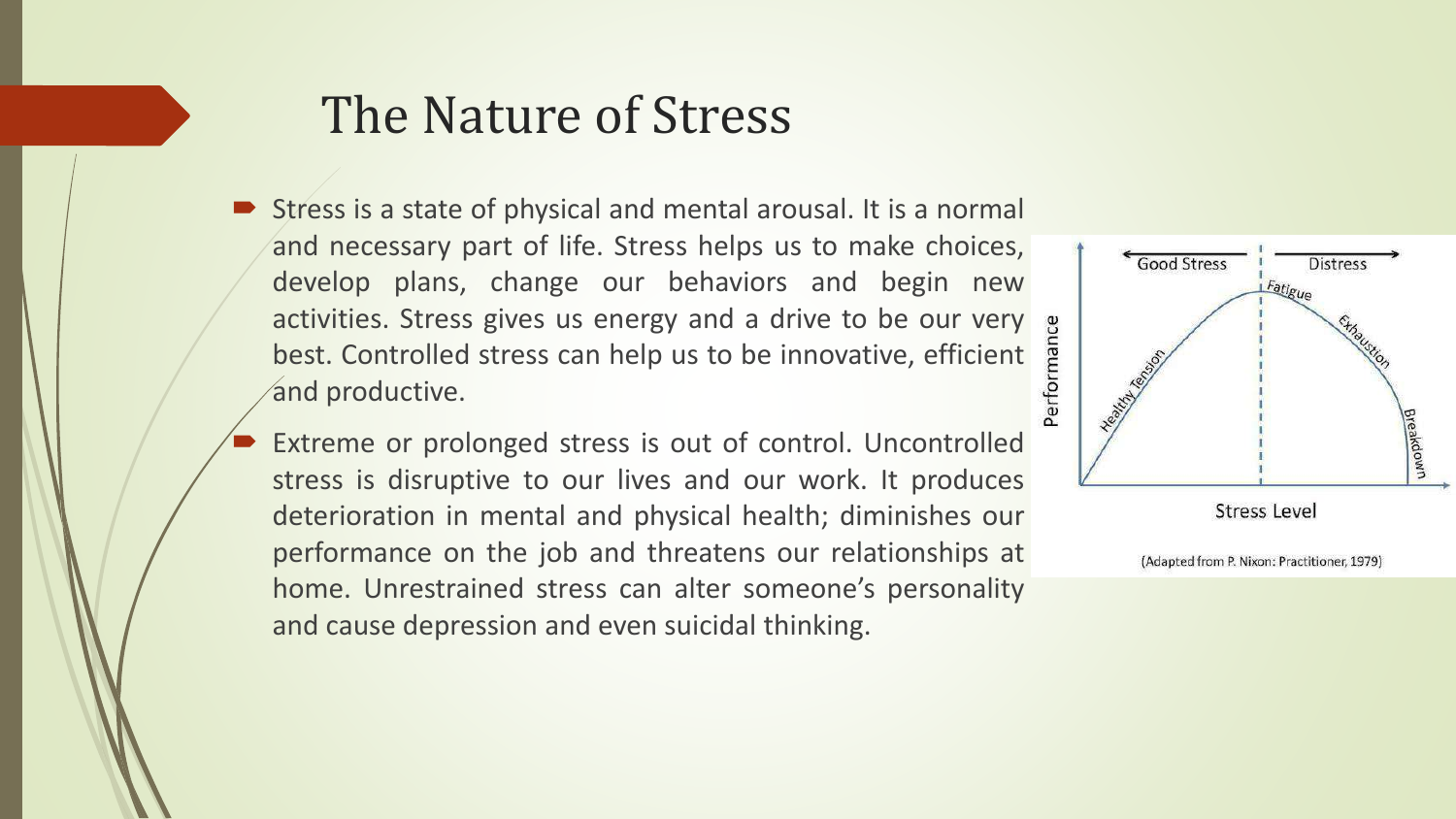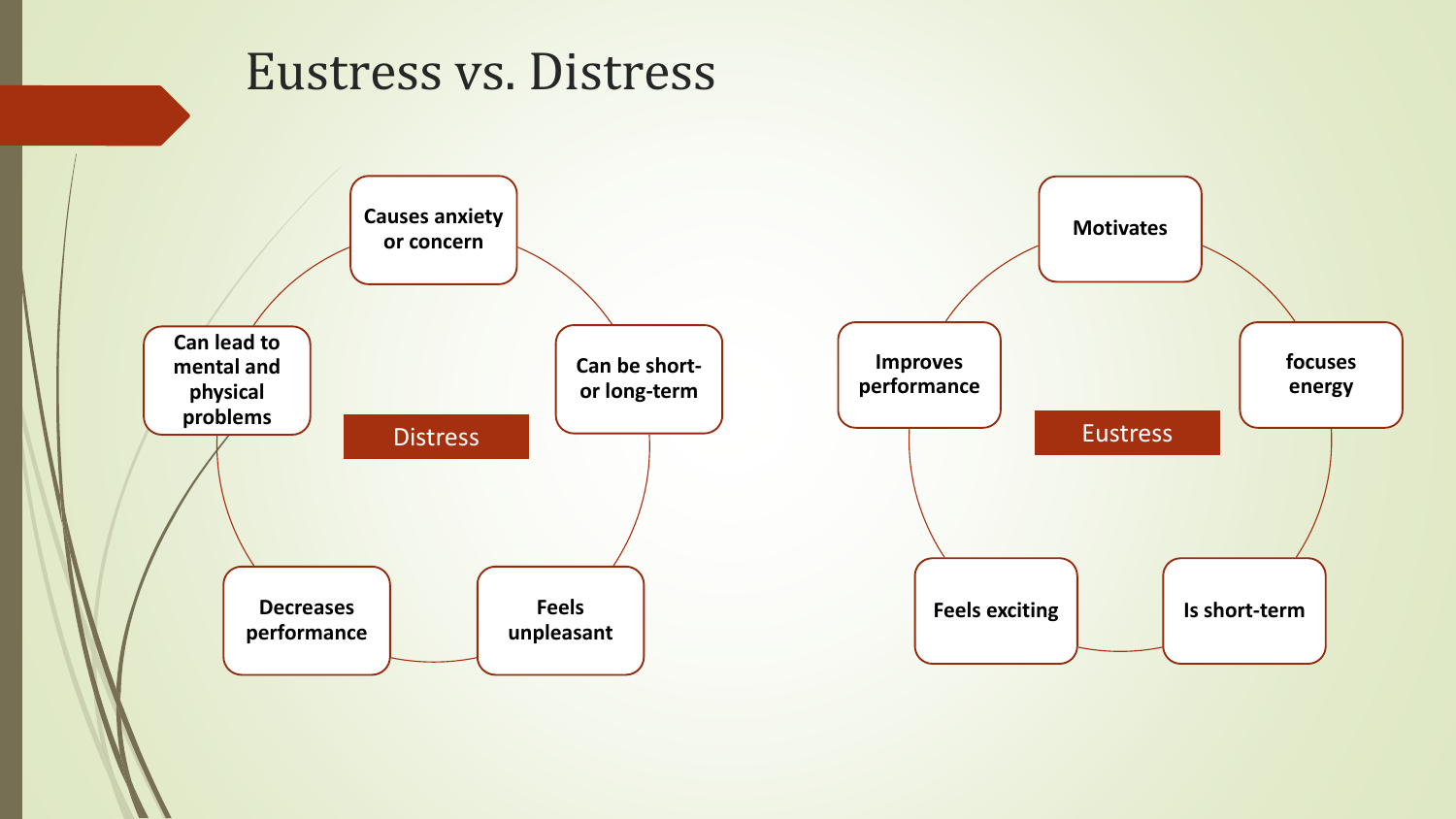# Signs of Stress

- **Physical**
- **Emotional**
- **Behavioral**





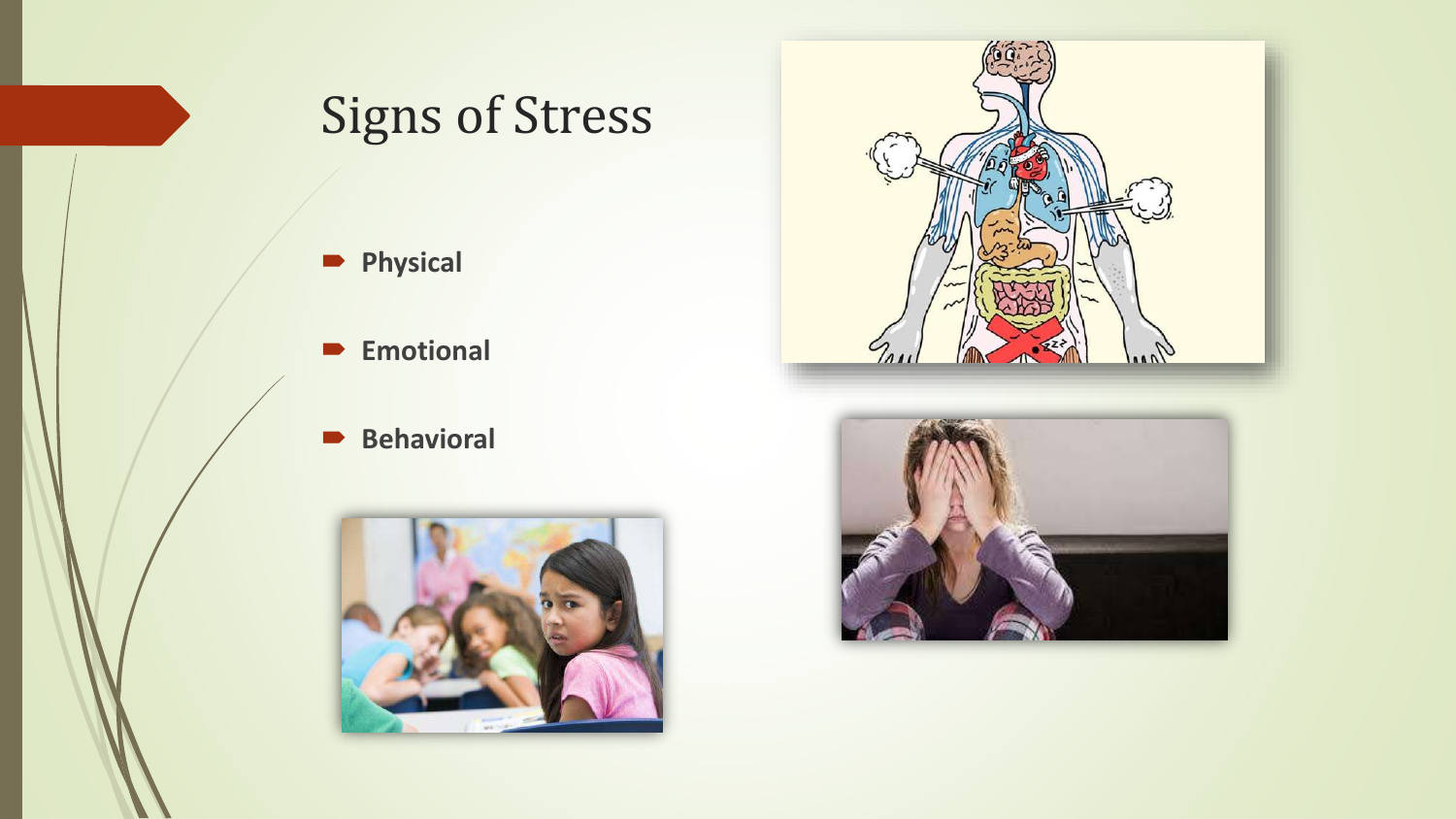#### Signs of Stress: Physical

- **Racing Heart**
- **Shaky Hands/Legs**
- **High Blood Pressure**
- **Headaches**
- **Muscle Spasms**
- $\blacksquare$  Indigestion

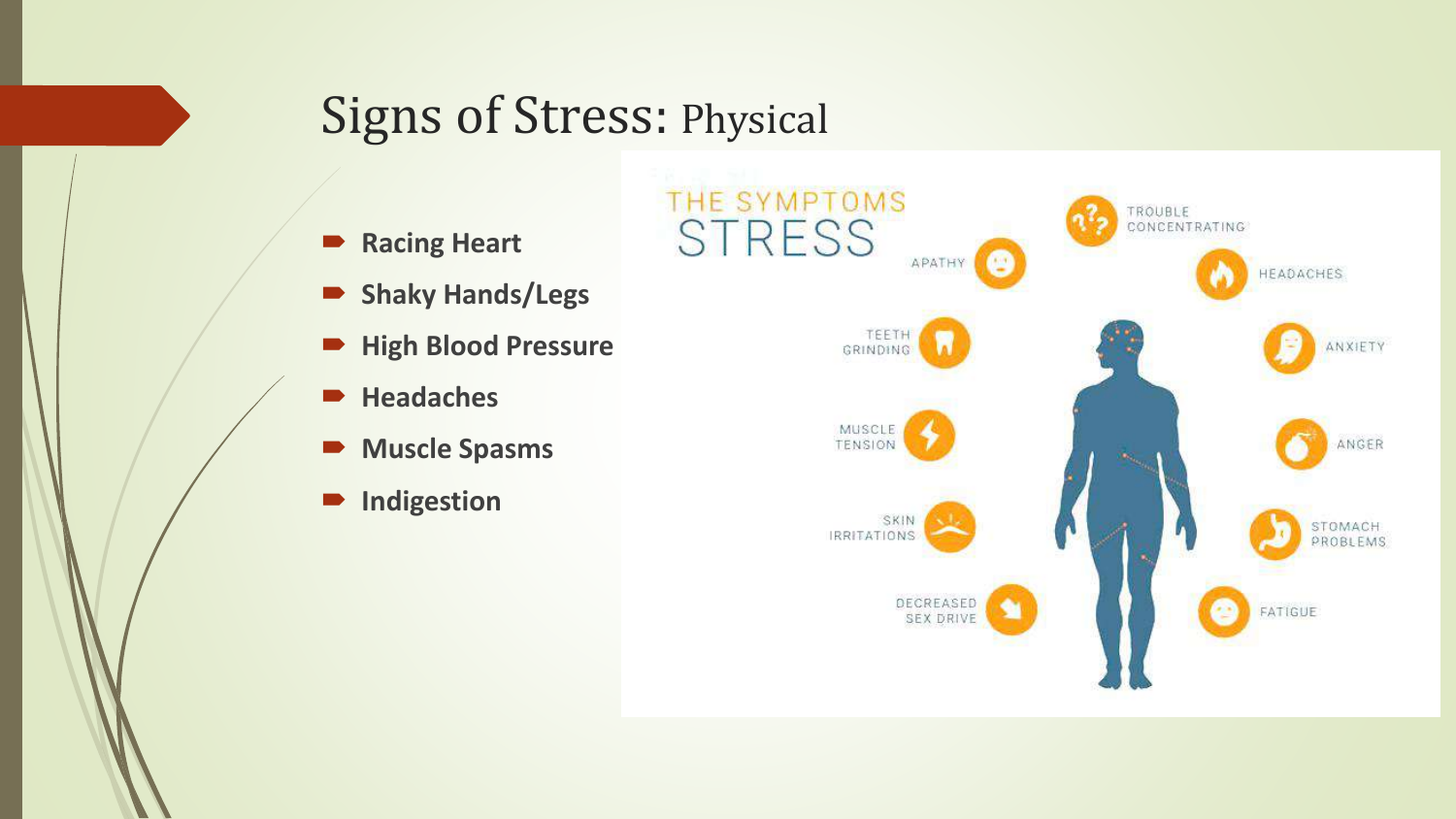## Signs of Stress: Emotional

- Anxiety
- **Fear**
- **I**rritability
- Impatience
- Depression
- $\blacksquare$  Inability to Focus





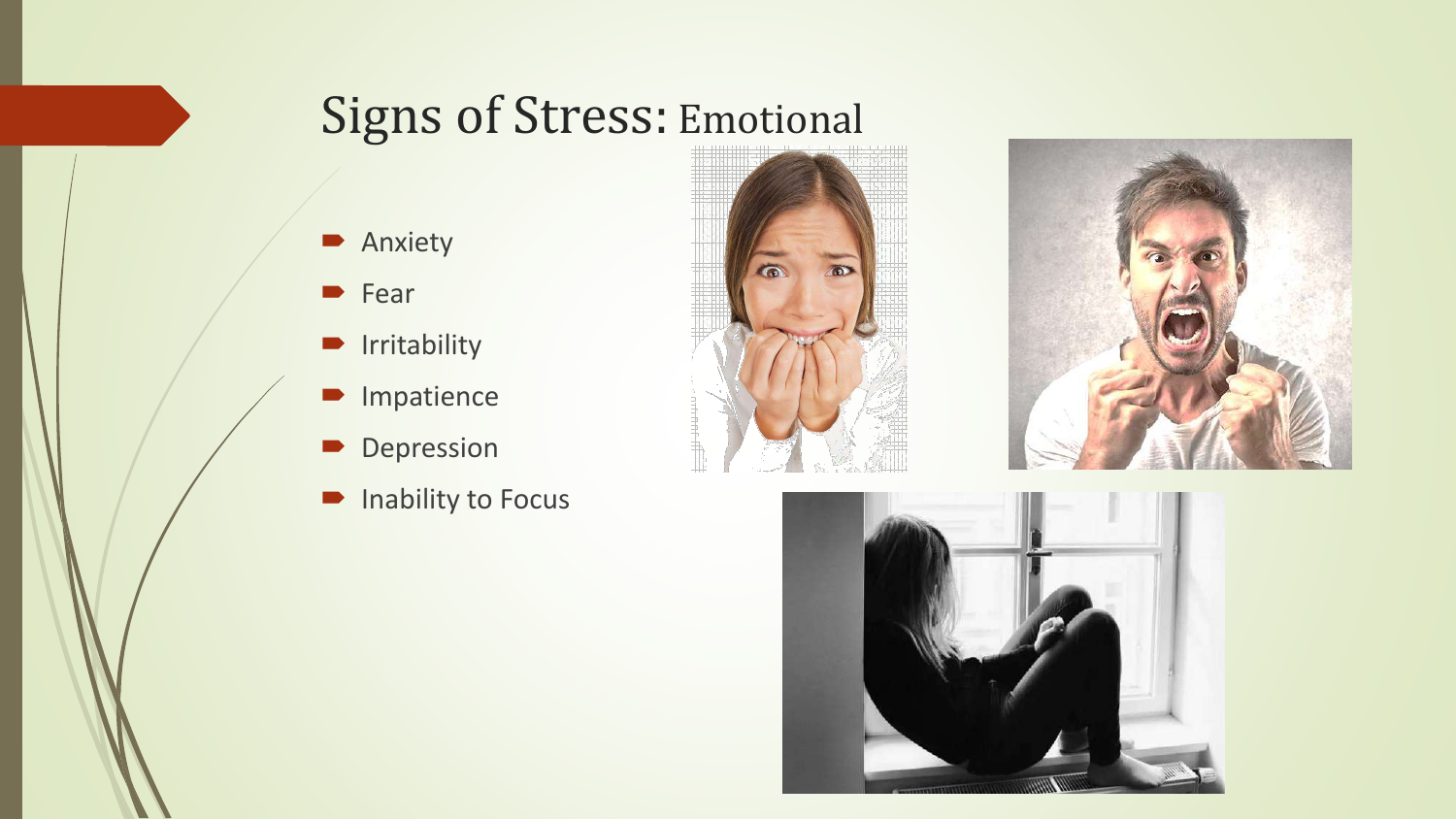#### Signs of Stress: Behavioral

- Change in Appetite
- **Difficulty Sleeping**
- **Forgetfulness**
- Increased use of Caffeine and Other Substances
- Mood Swings





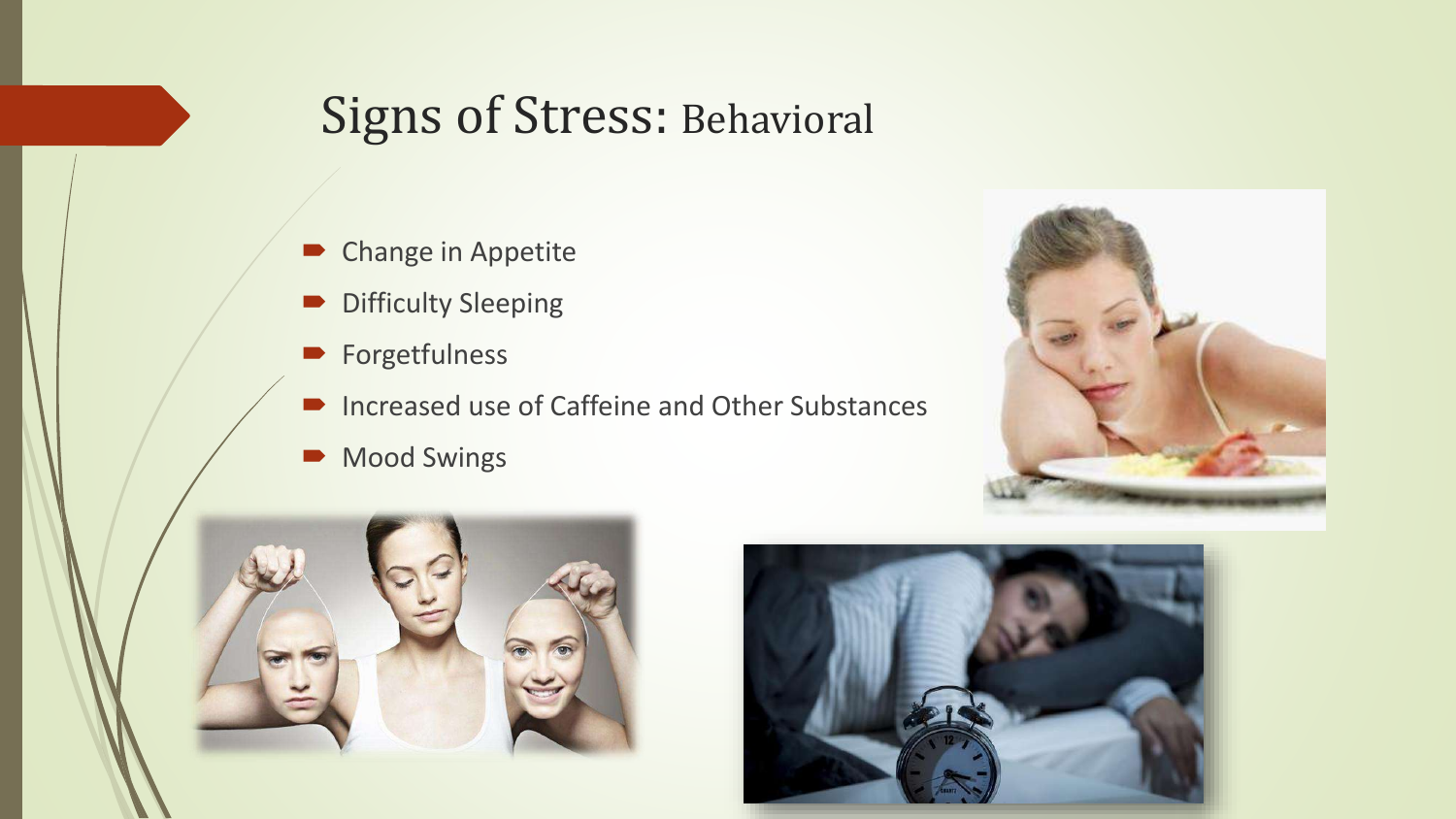## Causes of Stress

 Stress can come from many sources, which are known as "stressors." Because our experience of what is considered "stressful" is created by our unique perceptions of what we encounter in life, a situation may be perceived as "stressful" by one person and merely "challenging" by someone else. Simply put, one person's stress trigger may not register as stressful to someone else.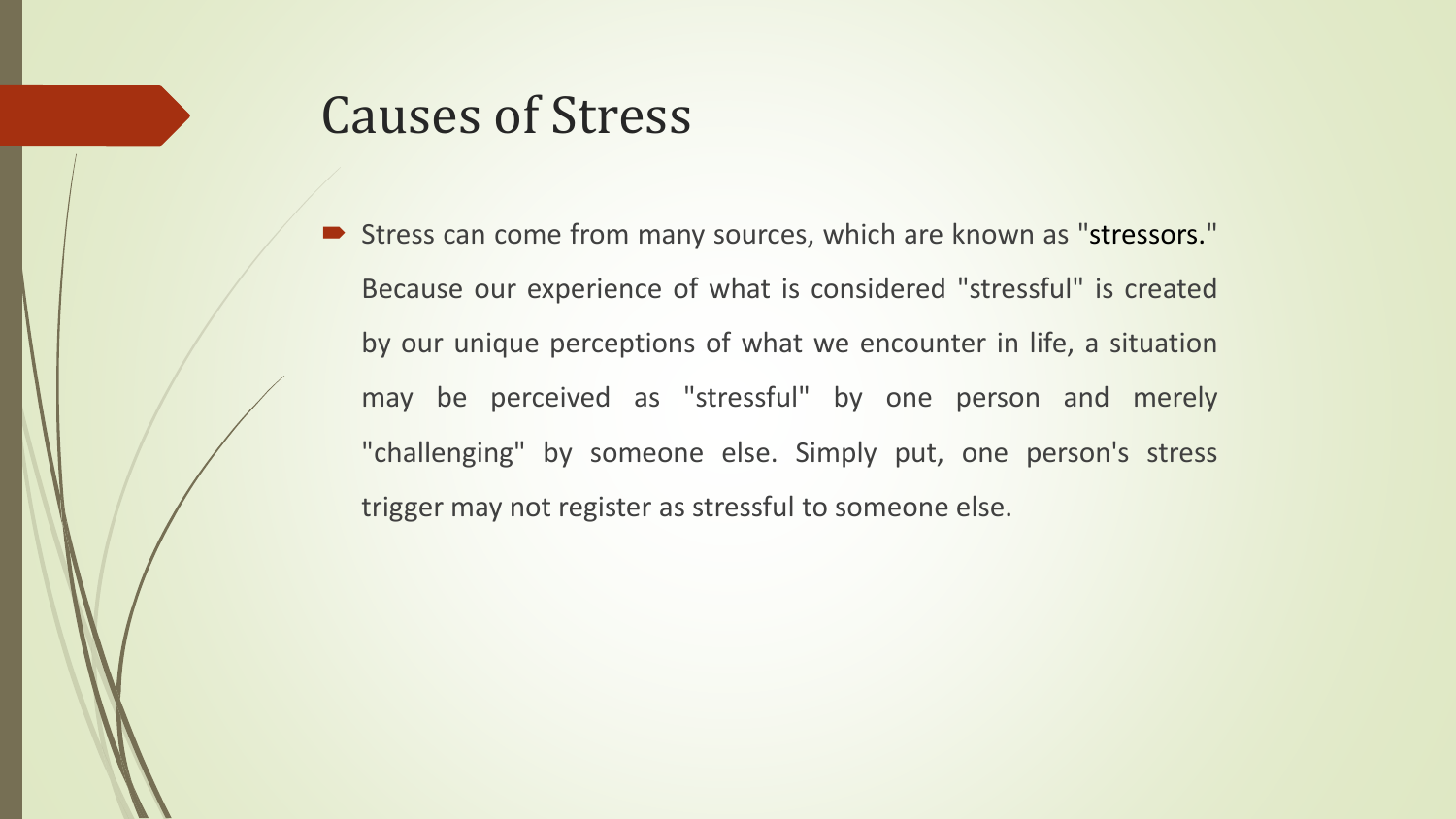## Causes of Stress

- Personal beliefs that conflict with reality.
- Personal Causes -
- Performing worse than personal expectations.
	- Excessive desire to do a perfect job.

Family-Related Causes

Work-Related Causes

- Death, serious illness, accidents, changes in the environment.
- Family conflict and poor communications.
- Financial difficulties.
- poor leadership.
	- Poor internal communication.
	- Conflict with colleagues.
	- Low pay and poor advancement.
	- Uncertain job future.
	- unrealistic deadlines and expectations.
	- unmanageable workloads
	- long work hours

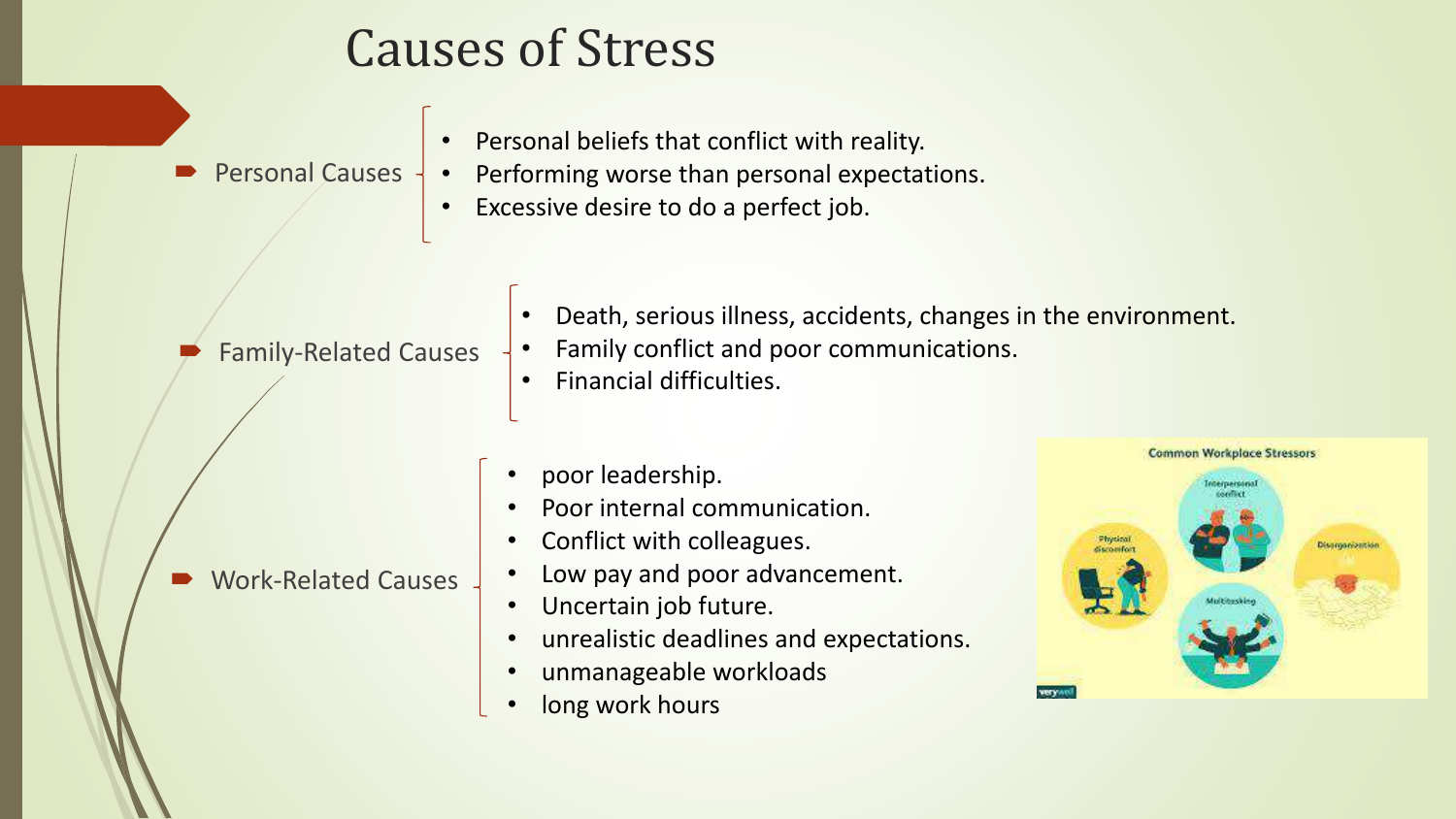## Tools for Stress Management : Physical

- Avoid or limit caffeine (coffee, tea, chocolate, etc.).
- Avoid fatty foods, salt, sugar and white bread.

Nutrition

- Don't put smoking on the top of your stress-reduction list.
- Eat whole grain breads, dairy products, vegetables, fresh fruits.
- Exercise : Exercise regularly. Your body can fight stress better when it is fit.

Sleep: Get enough rest and sleep. Your body needs time to recover from stressful events.







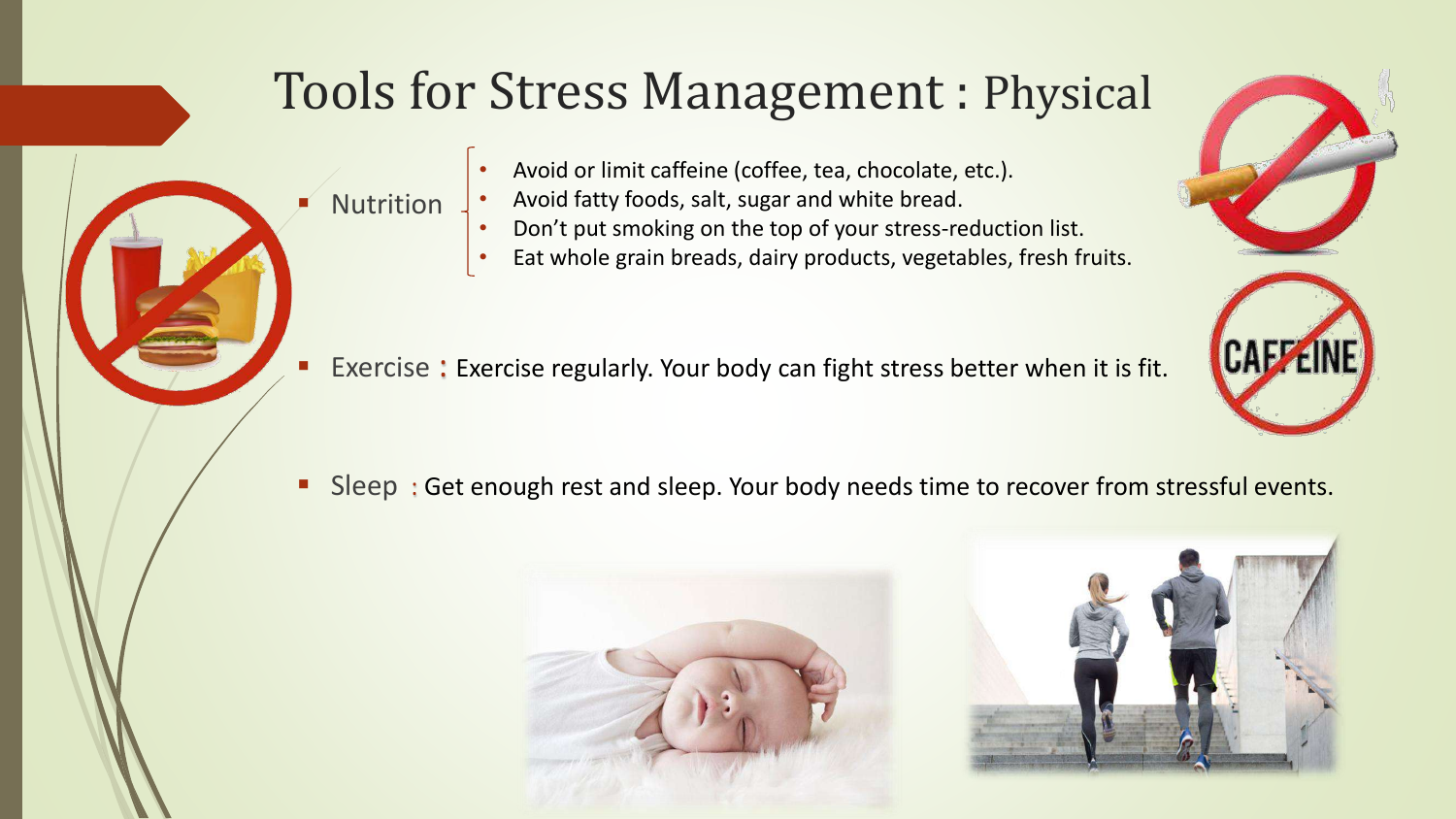#### Tools for Stress Management :Cognitive (thoughts) & Behavioral

- Positive Mental Attitude
- Stress is a challenge; overcome it
- Stress is controllable.
- Emotions should serve us, not dominate us.
- Think first and then take action.
- $\mathcal M$ editation: Learn and practice relaxation techniques; try meditation, yoga, or tai-chi for stress management.
- **The Breath**
- **Time-management : Learn to manage your time more effectively.**

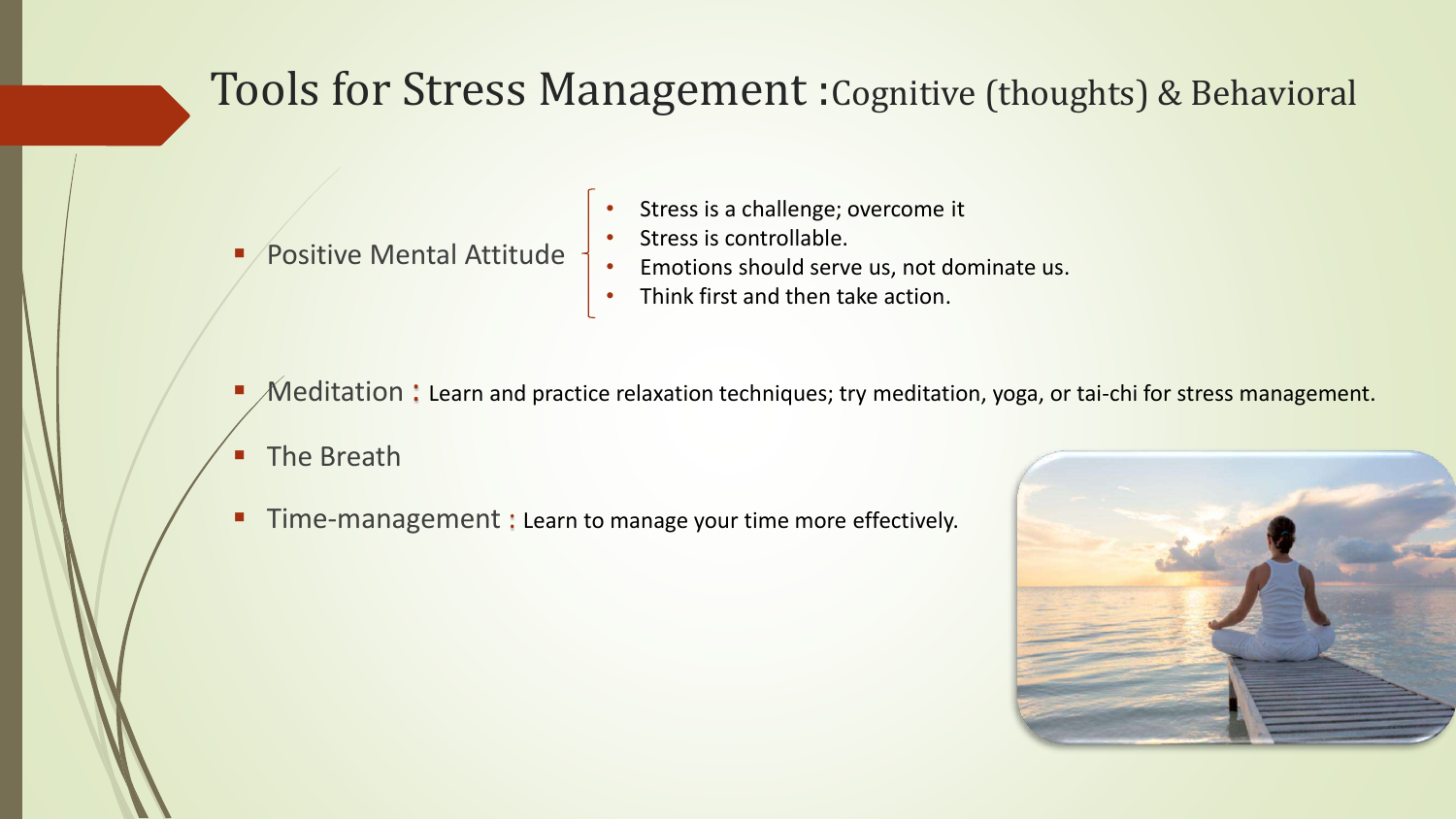# Application in the Workplace

- Turn to co-workers for support : Having a solid support system at work can help buffer you from the negative effects of job stress. Just remember to listen to them and offer support when they are in need as well.
- Prioritize tasks : Tackle high-priority tasks first. If you have something particularly unpleasant to do, get it over with early.
- Break projects into small steps : If a large project seems overwhelming, focus on one manageable step at a time, rather than taking on everything at once.
- Be willing to compromise : Sometimes, if you and a co-worker or boss can both adjust your expectations a little, you'll be able to find a happy middle ground that reduces the stress levels for everyone.
- Look for humor in the situation: When used appropriately, humor is a great way to relieve stress in the workplace.
- Clean up your act : If your desk or work space is a mess, file and throw away the clutter; just knowing where everything is can save time and cut stress.